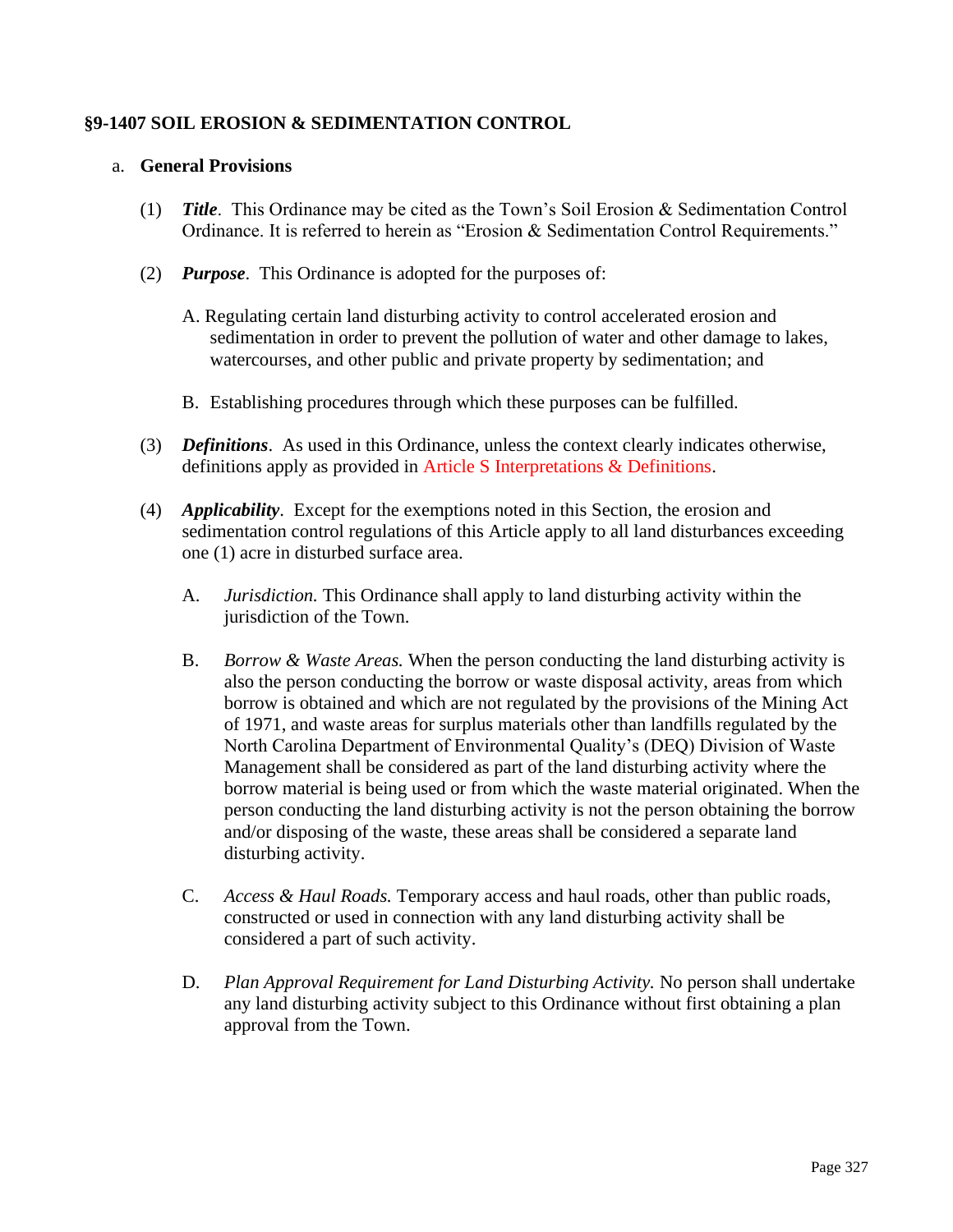- E. *Protection of Property*. Persons conducting land disturbing activity shall take all reasonable measures to protect all public and private property from damage caused by such activity.
- F. *Conflict with Federal, State, County or Other Town Regulations.* Whenever conflicts exist between federal, state, or local laws, ordinance, or rules, the more restrictive provision shall apply.
- G. *Plan Approval Exceptions*. Notwithstanding the general requirement to obtain a plan approval prior to undertaking land disturbing activity, a plan approval shall not be required for land disturbing activity that does not exceed one (1) acre in surface area. In determining the area, lands under one (1) or diverse ownership being developed as a unit will be aggregated.
- H. *Exclusions from Regulated Land Disturbing Activity.* Notwithstanding the general applicability of this Ordinance to all land disturbing activity, this Ordinance shall not apply to the following types of land disturbing activity:
	- i. *Agricultural Activities*. An activity, including production and activities relating or incidental to the production of crops, grains, fruits, vegetables, ornamental and flowering plants, dairy, livestock, poultry and all other forms of agriculture undertaken on agricultural land for the production of plants and animals useful to man, including, but not limited to:
		- 1. Forage and sod crops, grain and feed crops, tobacco, cotton, and peanuts
		- 2. Dairy animals and dairy products
		- 3. Poultry and poultry products
		- 4. Livestock, including beef cattle, sheep, swine, horses, ponies, mules, and goats
		- 5. Bees and apiary products
		- 6. Fur-producing animals
		- 7. Mulch, ornamental plants and other horticultural products. For the purposes of this Section, "mulch" means substances composed primarily of plant remains or mixtures of such substances.
	- ii. *Forestland Activities.* An activity undertaken on forestland for the production and harvesting of timber and timber products and conducted in accordance with best management practices set out in Forest Practice Guidelines Related to Water Quality, as adopted by the Department. If land disturbing activity undertaken on forestland for the production and harvesting of timber and timber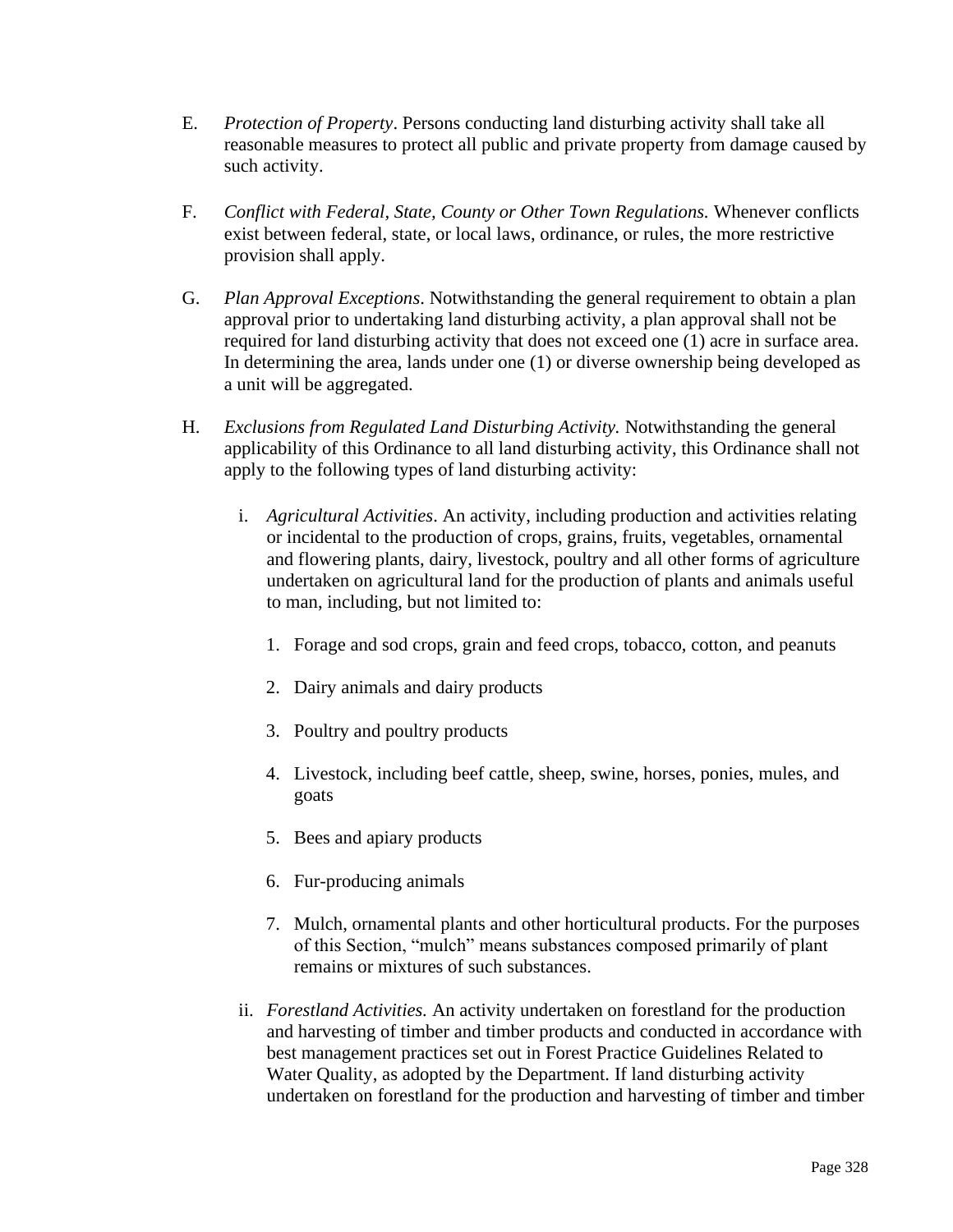products is not conducted in accordance with Forest Practice Guidelines Related to Water Quality, the provisions of this Ordinance shall apply to such activity and any related land disturbing activity on the tract.

- iii. *Mining*. An activity for which a permit is required under the Mining Act of 1971, Article 7 of Chapter 74 of the North Carolina General Statutes.
- iv. *Activities Under State Jurisdiction*. A land disturbing activity over which the State has exclusive regulatory jurisdiction as provided in North Carolina General Statute 113A-56(a), including land disturbing activities that are:
	- 1. Conducted by local, state or federal government
	- 2. Conducted by persons having the power of eminent domain
	- 3. Funded in whole or part by the state or federal government.
- v. *Emergency Activities*. An activity which is essential to protect human life during an emergency.

#### b. **General Standards**

#### (1) *Mandatory Standards for Land Disturbing Activity.*

- A. Whenever land disturbing activities disturb more than one (1) acre on a tract, an approved erosion and sedimentation control plan and land disturbance permit is required. Any person conducting a land disturbing activity must install erosion and sedimentation control devices and practices that are sufficient to retain the sediment generated by the land disturbing activity within the boundaries of the tract during the development of said tract.
- B. All soil erosion and sedimentation control plans and measures must conform to the minimum applicable standards specified in the most current *North Carolina's Erosion and Sediment Control Planning and Design Manual* and the most current *Town's Standard Specifications & Construction Details*. Erosion control devices must be installed to prevent any offsite sedimentation for any construction site regardless of the size of the land disturbance.

#### C. *Buffer*

i. *Standard Buffer.* No land disturbing activity during periods of construction or improvement to land shall be permitted in proximity to a lake or natural watercourse unless a buffer is provided along the margin of the watercourse of sufficient width to confine visible siltation within the 25 percent (25%) of the buffer nearest the land disturbing activity.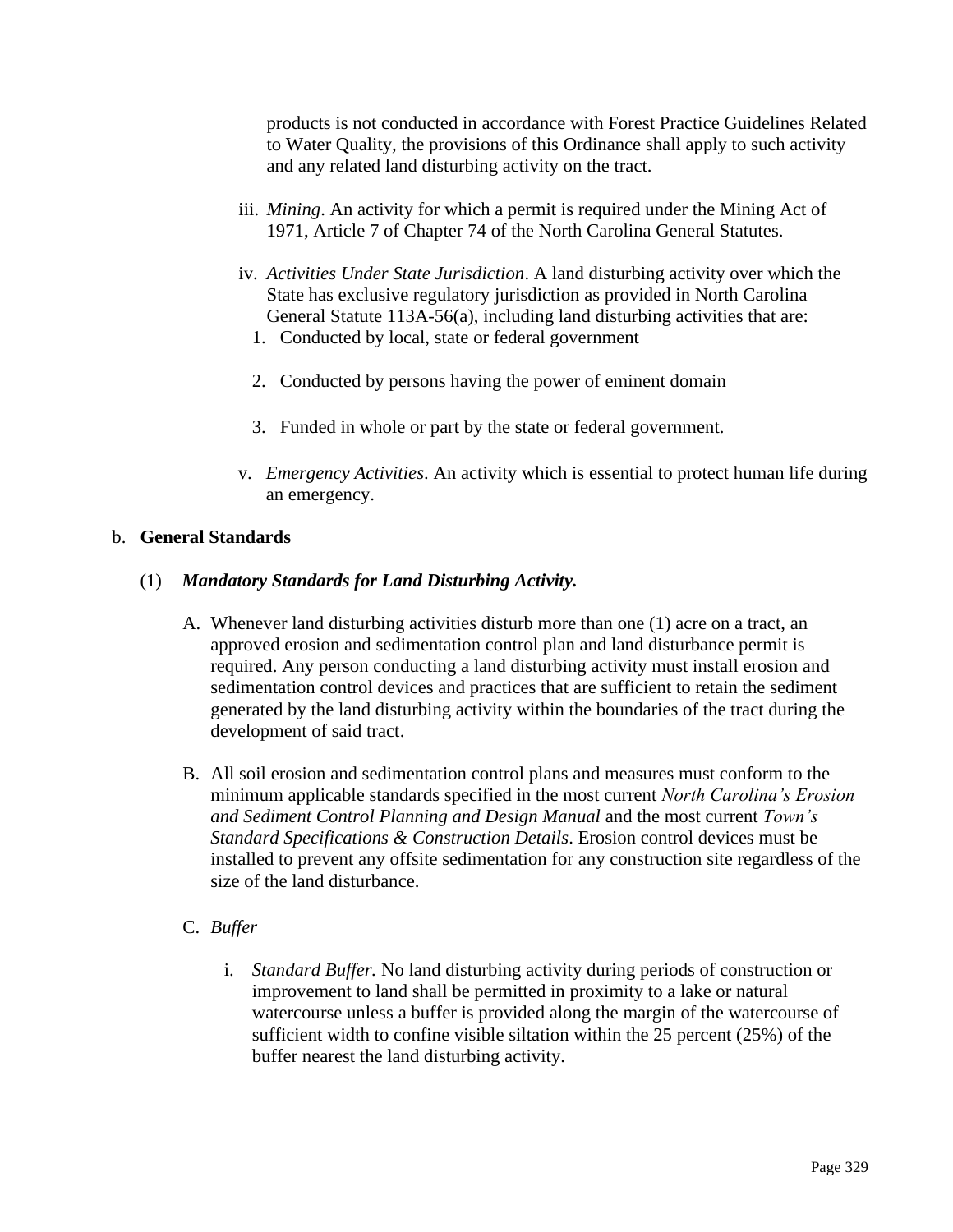- 1. *Projects On, Over, or Under Water.* This subdivision shall not apply to a land disturbing activity in connection with the construction of facilities to be located on, over, or under a lake or natural watercourse.
- 2. *Buffer Measurement.* Unless otherwise provided, the width of a buffer zone is measured horizontally from the edge of the water to the nearest edge of the disturbed area, with the 25 percent (25%) of the strip nearer the land disturbing activity containing natural or artificial means of confining visible siltation.
- D. *Operations in Lakes or Natural Watercourses.* Land disturbing activity in connection with construction in, on, over, or under a lake or natural watercourse shall minimize the extent and duration of disruption of the stream channel. Where relocation of a stream forms an essential part of the proposed activity, the relocation shall minimize unnecessary changes in the stream flow characteristics.
- E. *Graded Slopes & Fills.* The angle for graded slopes and fills shall be no greater than the angle that can be retained by vegetative cover or other adequate erosion control devices or structures. In any event, slopes left exposed will, within seven (7) calendar days from the last date of land disturbing activity, be planted or otherwise provided with temporary or permanent ground cover, devices, or structures sufficient to restrain erosion. The angle for graded slopes and fills must be demonstrated to be stable. Stable is the condition where the soil remains in its original configuration, with or without mechanical constraints.
- F. *Fill Material.* Unless a permit from DEQ's Division of Waste Management to operate a landfill is on file for the official site, acceptable fill material shall be free of organic or other degradable materials, masonry, concrete and brick in sizes exceeding 12 inches, and any materials which would cause the site to be regulated as a landfill by the State of North Carolina.
- G. *Ground Cover.* Whenever land disturbing activity that will disturb more than one (1) acre is undertaken on a tract, the person conducting the land disturbing activity shall install erosion and sedimentation control devices and practices that are sufficient to retain the sediment generated by the land disturbing activity within the boundaries of the tract during construction upon and development of said tract, and shall plant or otherwise provide a permanent ground cover sufficient to restrain erosion after completion of construction or development. Except as provided in this Section, provisions for a ground cover sufficient to restrain erosion must be accomplished within 14 calendar days from the last land disturbing activity.
- H. The land disturbing activity shall be conducted in accordance with the approved erosion and sedimentation control plan.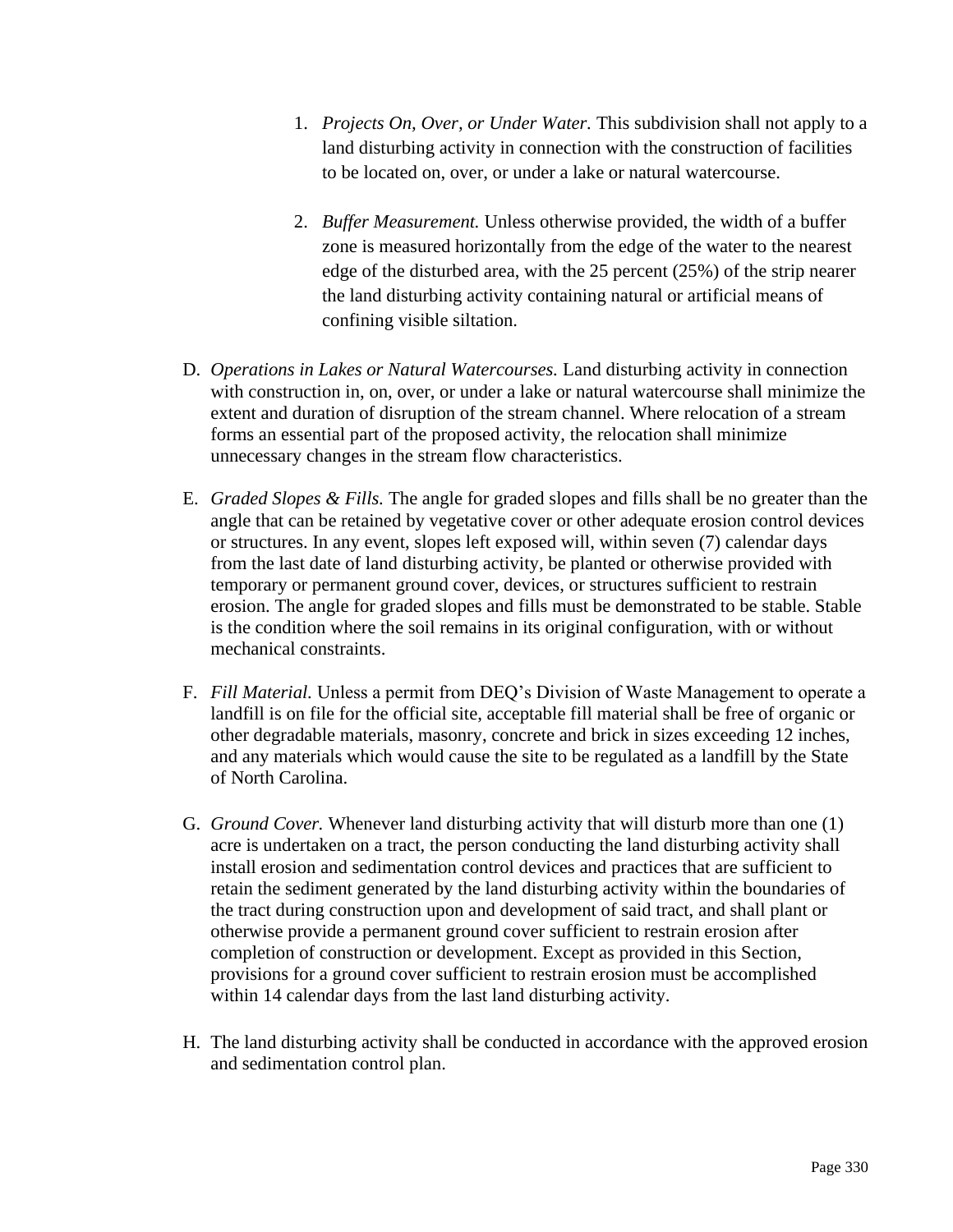I. *Prior Plan Approval.* No person shall initiate any land disturbing activity that will disturb more than one (1) acre on a tract unless, 30 or more days prior to initiating the activity, a plan for the activity is filed with and approved by the Town. The land disturbing activity may be initiated and conducted in accordance with the plan once the plan has been approved. The Town shall forward to the Director of the Division of Water Resources a copy of each plan for a land disturbing activity that involves the utilization of ditches for the purpose of de-watering or lowering the water table of the tract.

### c. **Plan Review & Approval Procedures**

### (1) *Erosion & Sedimentation Control Plans*

- A. *Plan Submission.* A plan shall be prepared for all land disturbing activities subject to this Ordinance whenever the proposed activity will disturb more than one (1) acre on a tract. See the *Town's Standard Specifications & Construction Details* for submittal requirements.
- B. *Financial Responsibility & Ownership.* Plans may be disapproved unless accompanied by an authorized statement of financial responsibility and ownership. This statement shall be signed by the person financially responsible for the land disturbing activity or his/her attorney in fact. The statement shall include the mailing and street addresses of the principal place of business of the following:
	- i. *The Person Financially Responsible.* If the person financially responsible is not a resident of Wake County, North Carolina, a Wake County agent must be designated in the statement for the purpose of receiving notice of compliance or noncompliance with the plan, the act, this Ordinance, or rules or orders adopted or issued pursuant to this Ordinance.
	- ii. *The Owner of The Land*
	- iii. *Authorized Agents*. Except as provided in this Section, if the applicant is not the owner of the land to be disturbed, the erosion and sedimentation control plan application must include the owner's written consent to submit an erosion and sedimentation control plan and to conduct the anticipated land disturbing activity.
		- 1. If the applicant is not the owner of the land to be disturbed and the anticipated land disturbing activity involves the construction of utility lines for the provision of water, sewer, gas, telecommunications, or electrical service, the erosion and sedimentation control plan application may be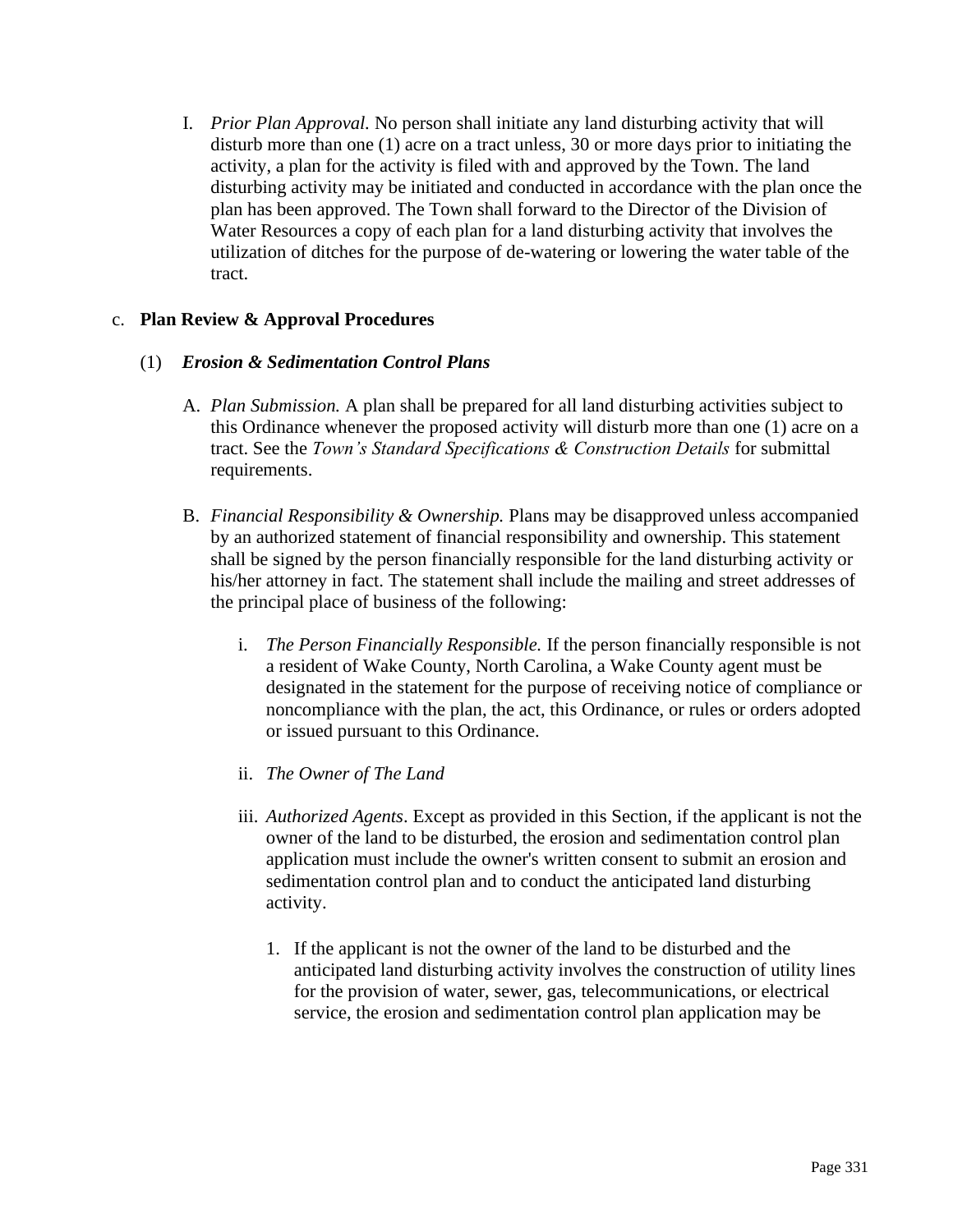submitted without the written consent of the owner of the land, so long as the owner of the land has been provided prior notice of the project.

- C. *Fees.* Payment of fees, as established by the Town Board of Commissioners, must be made with plan submittal*.*
- D. *Content.* The plan required by this Section shall contain architectural and engineering drawings, maps, assumptions, calculations, and narrative statements as needed to adequately describe the proposed development of the tract and the measures planned to comply with the requirements of this Ordinance. Plan content may vary to meet the needs of specific site requirements. Detailed guidelines for plan preparation may be obtained from the Town on request.
- E. *Timeline for Decisions on Plans.* The Town will review each complete plan submitted to them and within 30 days of receipt thereof will notify the person submitting the plan that it has been approved, approved with modifications, approved with performance reservations, or disapproved. Failure to approve, approve with modifications, or disapprove a complete plan within 30 days of receipt shall be deemed approved. The Town will review each revised plan submitted to them and within 15 days of receipt thereof will notify the person submitting the plan that it has been approved, approved with modifications, approved with performance reservations, or disapproved. Failure to approve, approve with modifications, or disapprove a revised plan within 15 days of receipt shall be deemed approved.
- F. *Approval.* The Town shall only approve a plan upon determining that it complies with all applicable state and local regulations for erosion and sedimentation control. Approval assumes the applicant's compliance with the federal and state water quality laws, regulations, and rules. The Town shall condition approval of plans upon the applicant's compliance with federal and state water quality laws, regulations, and rules.
- G. *Disapproval for Content.* The Town may disapprove a plan or draft plan based on its content. A disapproval based upon a plan's content must specifically state in writing the reasons for disapproval.
- H. *Other Disapprovals.* The Town shall disapprove an erosion and sedimentation control plan if implementation of the plan would result in a violation of rules adopted by the Environmental Management Commission to protect riparian buffers along surface waters.
	- i. The Town may disapprove an erosion and sedimentation control plan or disapprove a transfer of a plan under this Section upon finding that an applicant or a parent, subsidiary, or other affiliate of the applicant:
		- 1. Is conducting or has conducted land disturbing activity without an approved plan or has received notice of violation of a plan previously approved by the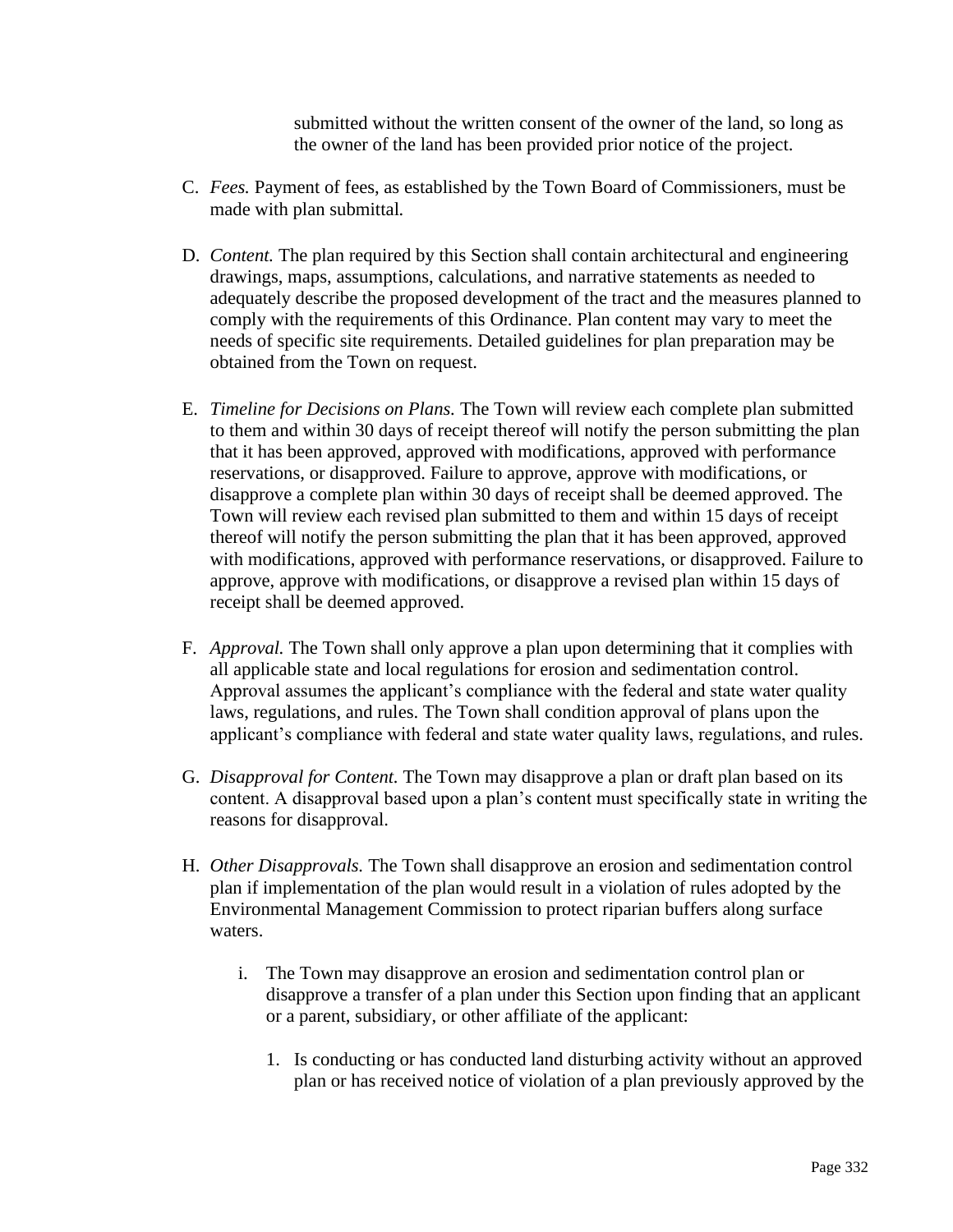Commission, the Town or the County pursuant to this Article and has not complied with the notice within the time specified in the notice.

- 2. Has failed to pay a civil penalty assessed pursuant to this Article or a local ordinance adopted pursuant to this Article by the time the payment is due.
- 3. Has been convicted of a misdemeanor pursuant to North Carolina General Statute 113A-64(b) or any criminal provision of a local ordinance adopted pursuant to this Article.
- 4. Has failed to substantially comply with state rules or local ordinances and regulations adopted pursuant to this Article.
- ii. In the event that an erosion and sedimentation control plan or a transfer of a plan is disapproved by the Town pursuant this Section, the Town shall so notify the Director of the Division of Energy, Mineral, and Land Resources within 10 days of the disapproval. The Town shall advise the applicant or the proposed transferee and the Director of Engineering in writing as to the specific reasons that the plan was disapproved. Notwithstanding the provisions of this Section, the applicant may appeal the Town's disapproval of the plan directly to the Commission. For purposes of this Section, an applicant's record or the proposed transferee's record may be considered for only the two (2) years prior to the application date.
- I. The Town may transfer an erosion and sedimentation control plan approved pursuant to this Section without the consent of the plan holder to a successor-owner of the property on which the permitted activity is occurring or will occur as provided in this subsection. The Town may transfer a plan if all the following conditions are met:
	- i. The successor-owner of the property submits to the Town a written request for the transfer of the plan and an authorized statement of financial responsibility and ownership.
	- ii. The Town finds all of the following:
		- 1. The plan holder is one (1) of the following:
			- a. A natural person who is deceased.
			- b. A partnership, limited liability corporation, corporation, or any other business association that has been dissolved.
			- c. A person who has been lawfully and finally divested of title to the property on which the permitted activity is occurring or will occur.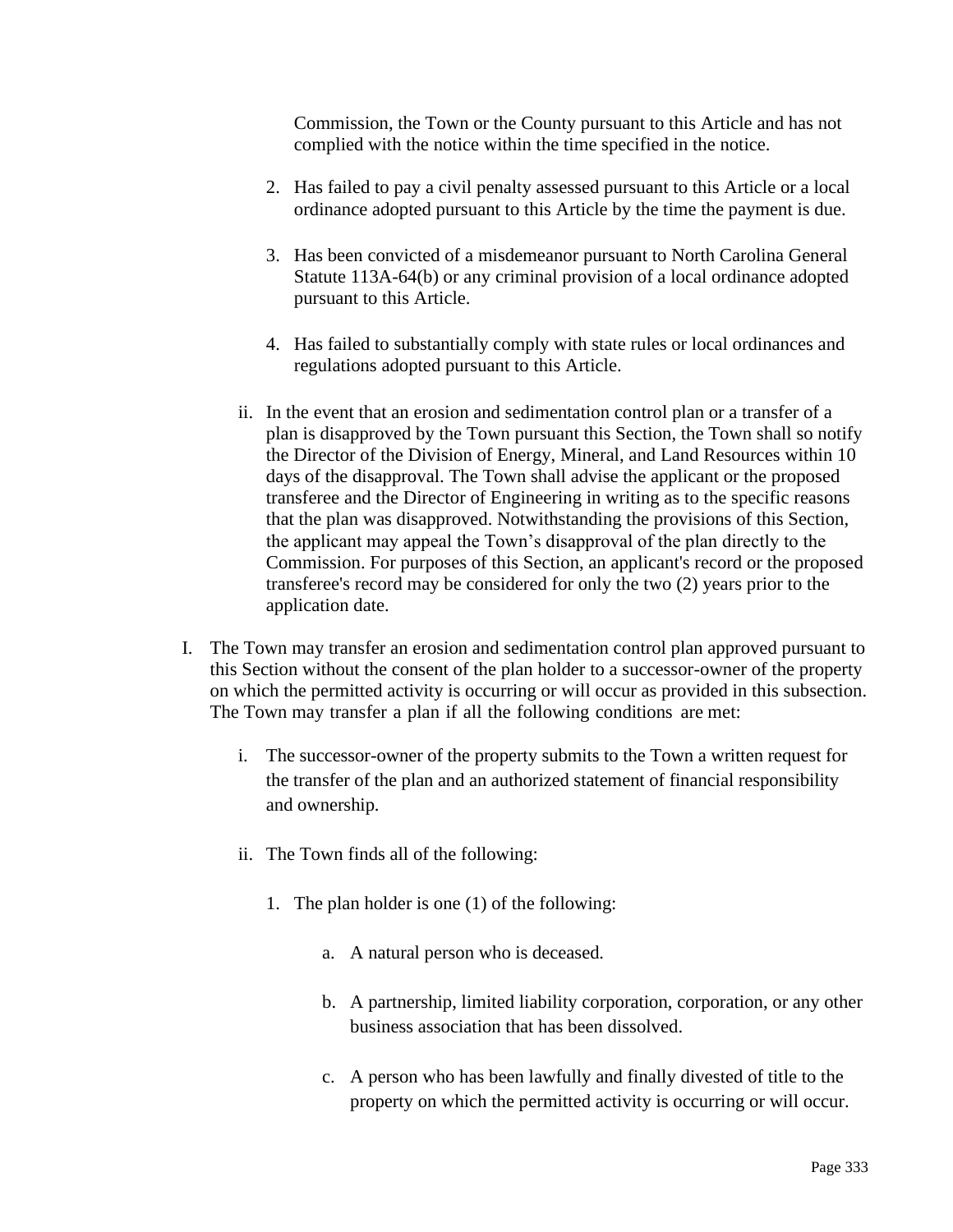- d. A person who has sold the property on which the permitted activity is occurring or will occur.
- 2. The successor-owner holds title to the property on which the permitted activity is occurring or will occur.
- 3. The successor-owner is the sole claimant of the right to engage in the permitted activity.
- 4. There will be no substantial change in the permitted activity.
- iii. The plan holder shall comply with all terms and conditions of the plan until such time as the plan is transferred.
- iv. The successor-owner shall comply with all terms and conditions of the plan once the plan has been transferred.
- v. Notwithstanding changes to law made after the original issuance of the plan, the Town may not impose new or different terms and conditions in the plan without the prior express consent of the successor-owner. Nothing in this subsection shall prevent the Town from requiring a revised plan pursuant to North Carolina General Statute 113A-54.1(b).
- J. *Failure to File a Plan*. Any person engaged in land disturbing activity who fails to file a plan in accordance with this Ordinance, or who conducts a land disturbing activity except in accordance with provisions of an approved plan shall be deemed in violation of this Ordinance.

## (2) *Basic Control Objectives*

An erosion and sedimentation control plan may be disapproved if the plan fails to address the following control objectives:

- A. *Identify Critical Areas*. On-site areas which are subject to severe erosion, and off-site areas which are especially vulnerable to damage from erosion and/or sedimentation, are to be identified and receive special attention.
- B. *Limit Time of Exposure*. All land disturbing activities are to be planned and conducted to limit exposure to the shortest feasible time.
- C. *Limit Exposed Areas*. All land disturbing activity is to be planned and conducted to minimize the size of the area to be exposed at any one (1) time.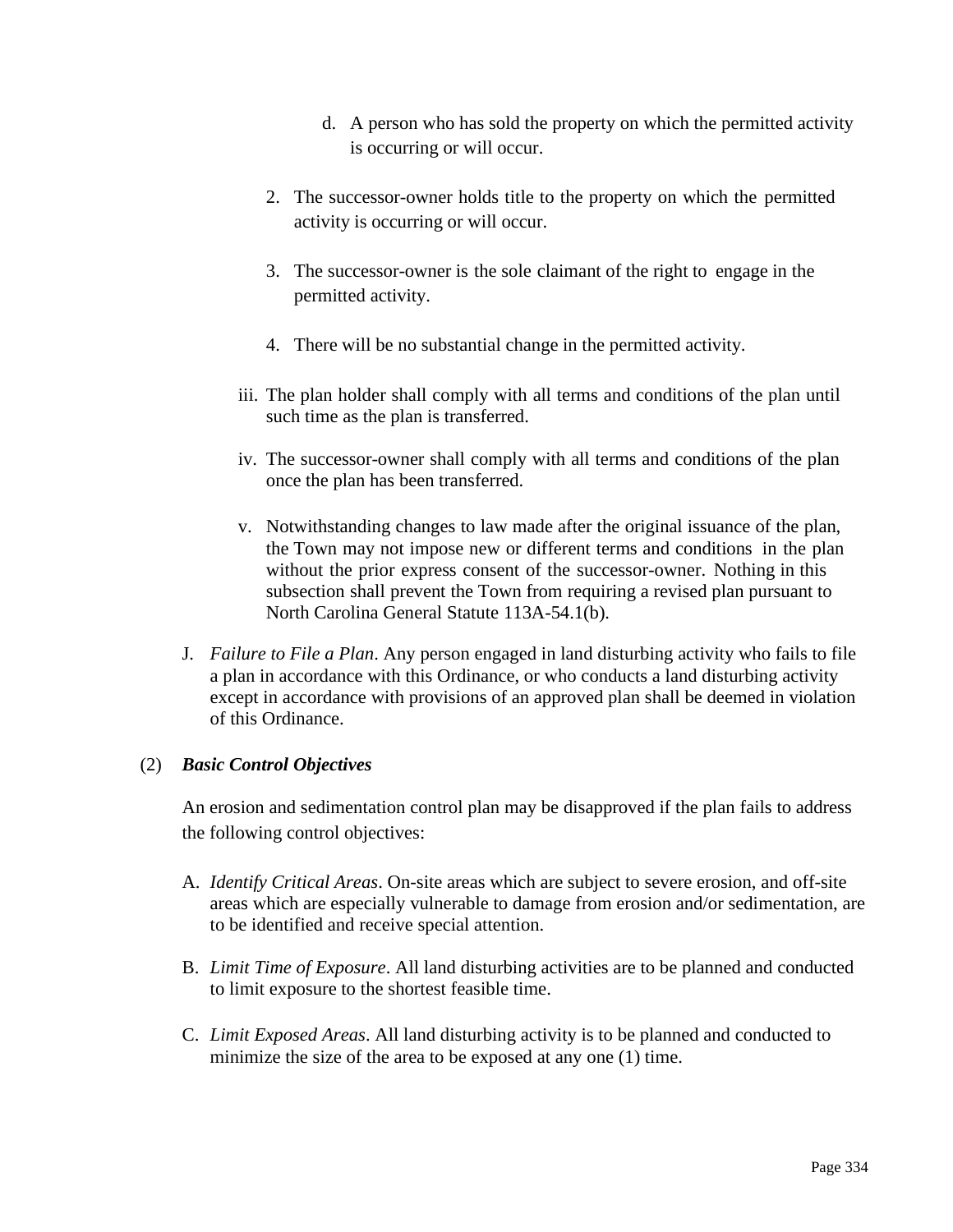- D. *Control Surface Water*. Surface water runoff originating upgrade of exposed areas should be controlled to reduce erosion and sediment loss during the period of exposure.
- E. *Control Sedimentation*. All land disturbing activity is to be planned and conducted so as to prevent off-site sedimentation damage.
- F. *Manage Stormwater Runoff*. When the increase in the velocity of stormwater runoff resulting from a land disturbing activity is sufficient to cause accelerated erosion of the receiving watercourse, a plan is to include measures to control the velocity to the point of discharge so as to minimize accelerated erosion of the site and increased sedimentation of the stream.

### (3) *Design & Performance Standard*

- A. Except as provided in this Ordinance, erosion and sedimentation control measures, structures, and devices shall be planned, designed, and constructed to provide protection from the calculated maximum peak rate of runoff from the 10-year storm. Runoff rates shall be calculated using the procedures in the United States Department of Agriculture (USDA), Soil Conservation Service's "National Engineering Field Manual for Conservation Practices", or other acceptable calculation procedures.
- B. *High Quality Water (HQW) Zones.* In HQW zones, the following design standards shall apply:
	- i. *Limit on Uncovered Area.* Uncovered areas in HQW zones shall be limited at any time to a maximum total area of 20 acres within the boundaries of the tract. Only the portion of the land disturbing activity within an HQW zone shall be governed by this Section. Larger areas may be uncovered within the boundaries of the tract with the written approval of the Director of Engineering.
	- ii. *Maximum Peak Rate of Runoff Protection.* Erosion and sedimentation control measures, structures, and devices within HQW zones shall be planned, designed, and constructed to provide protection from the runoff of the 25-year storm which produces the maximum peak rate of runoff as calculated according to procedures in the USDA Soil Conservation Service's "National Engineering Field Manual for Conservation Practices" or according to procedures adopted by any other agency of this state or the United States or any generally recognized organization or association.
	- iii. *Settling Efficiency*. Sediment basins within HQW zones shall be designed and constructed such that the basin will have a settling efficiency of at least 70% for the 40 micron (0.04 millimeter) size soil particle transported into the basin by the runoff of that two (2)-year storm which produces the maximum peak rate of runoff as calculated according to procedures in the USDA Soil Conservation Service's "National Engineering Field Manual for Conservation Practices" or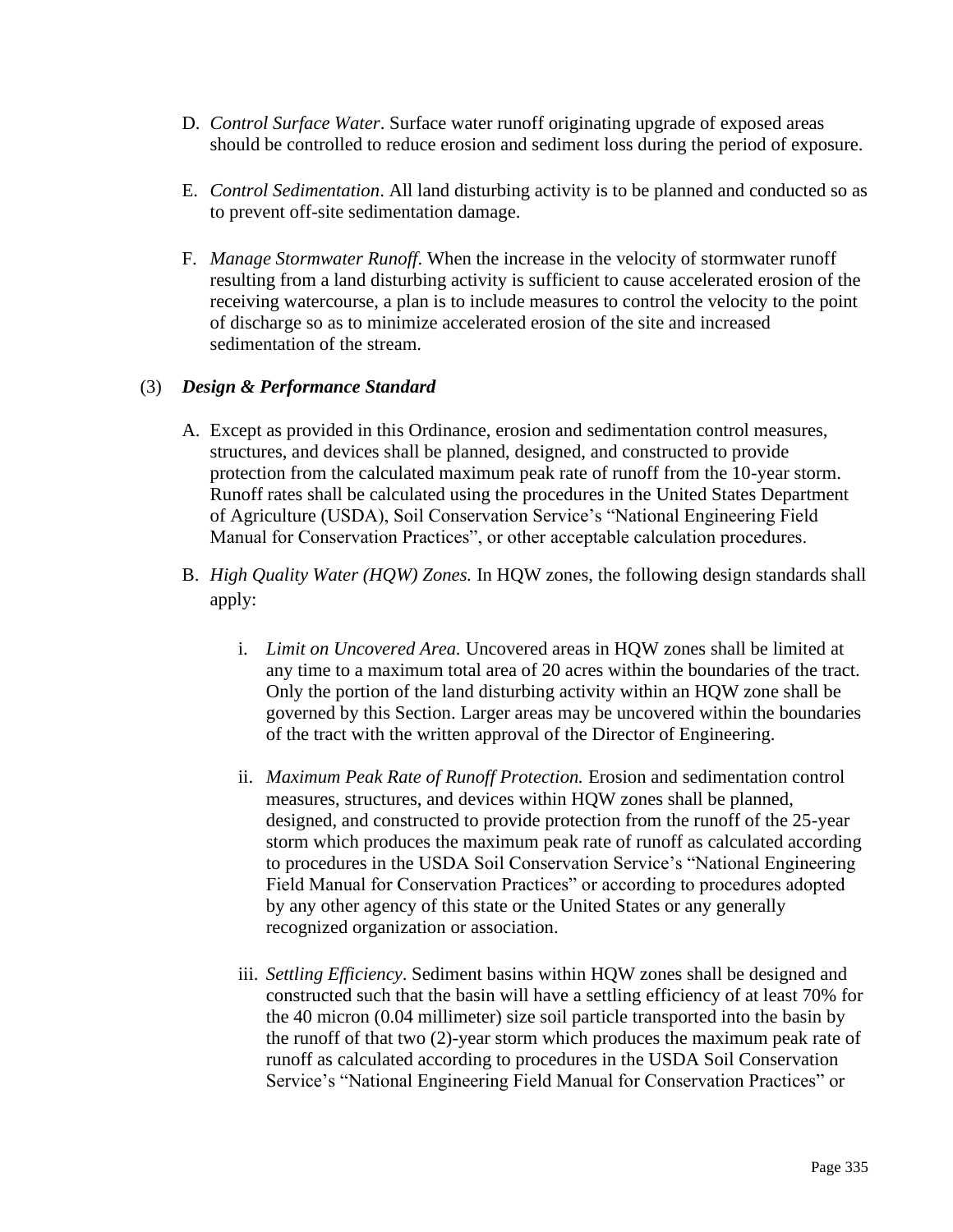according to procedures adopted by any other agency of this state or the United States or any generally recognized organization or association.

- iv. *Grade*. Newly constructed open channels in HQW zones shall be designed and constructed with side slopes no steeper than two (2) horizontal to one (1) vertical if a vegetative cover is used for stabilization unless soil conditions permit a steeper slope or where the slopes are stabilized by using mechanical devices, structural devices or other acceptable ditch liners. In any event, the angle for side slopes shall be sufficient to restrain accelerated erosion.
- v. *Ground Cover*. Ground cover sufficient to restrain erosion must be provided for any portion of a land disturbing activity in a HQW zone within 14 calendar days from the last land disturbing activity.
- (4) *Stormwater Outlet Protection.* If condition (i) or (ii) of this paragraph cannot be met, then the receiving watercourse to and including the discharge point shall be designed and constructed to withstand the expected velocity anywhere the velocity exceeds the "prior to development" velocity by 10 percent (10%).
	- A. *Intent*. Stream banks and channels downstream from any land disturbing activity shall be protected from increased degradation by accelerated erosion caused by increased velocity of runoff from the land disturbing activity.
	- B. *Performance standard*. Persons shall conduct land disturbing activity so that the post construction velocity of the 10-year storm runoff in the receiving watercourse to the discharge point does not exceed the greater of:
		- i. The velocity established by the Table Maximum Permissible Velocities set out within this subsection; or
		- ii. The velocity of the 10-year storm runoff in the receiving watercourse prior to development.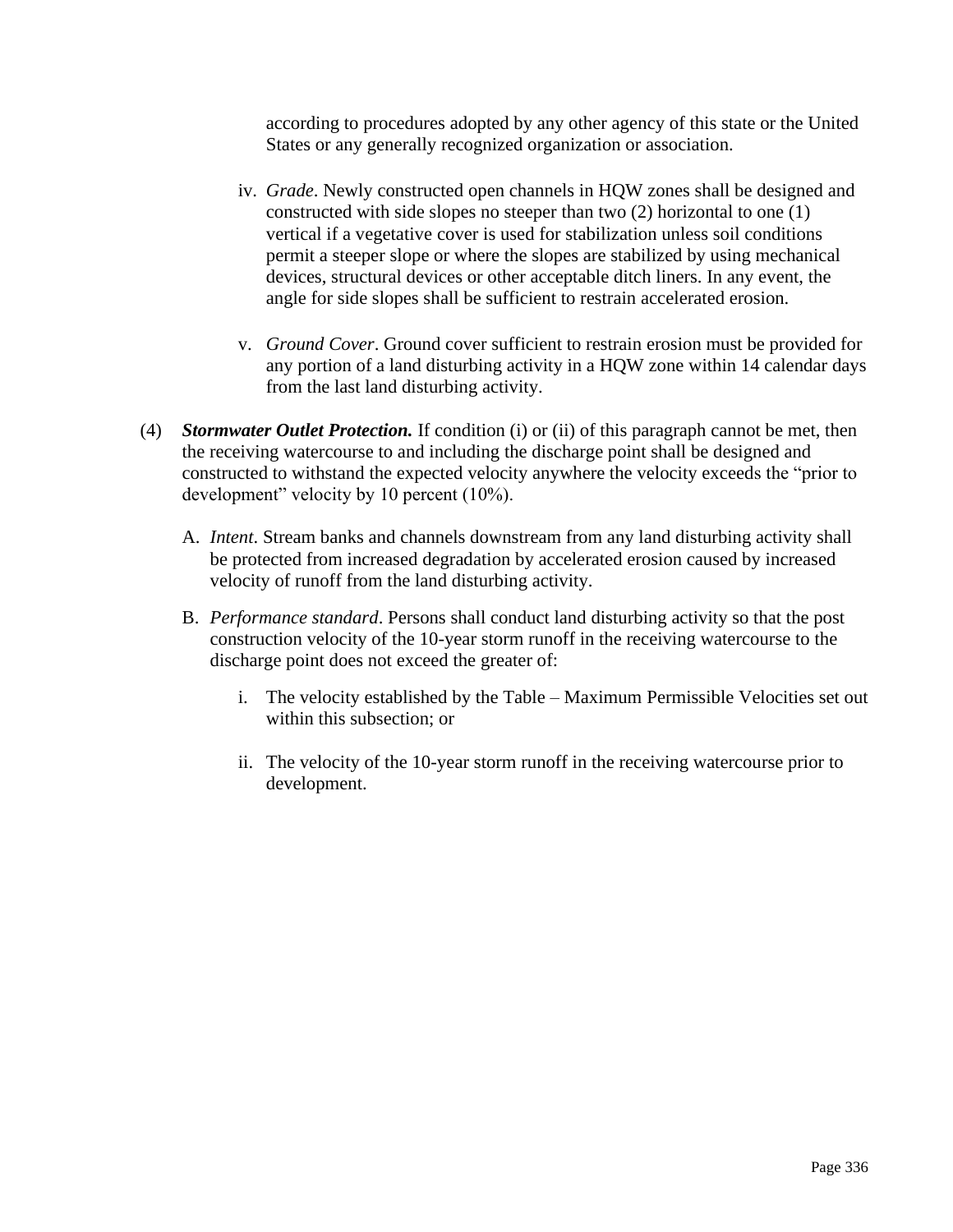| <b>Material</b>               | <b>Feet per Second (FPS)</b> | <b>Meters per Second (MPS)</b> |
|-------------------------------|------------------------------|--------------------------------|
| Fine Sand (Noncolloidal)      | 2.5                          | 0.8                            |
| Sandy Loam (Noncolloidal)     | 2.5                          | 0.8                            |
| Silt Loam (Noncolloidal)      | 3.0                          | 0.9                            |
| <b>Ordinary Firm Loam</b>     | 3.5                          | 1.1                            |
| Fine Gravel                   | 5.0                          | 1.5                            |
| Stiff Clay (Very Colloidal)   | 5.0                          | 1.5                            |
| Graded, Loam to Cobbles       | 5.0                          | 1.5                            |
| (Noncolloidal)                |                              |                                |
| Graded, Silt to Cobbles       | 5.5                          | 1.7                            |
| (Colloidal)                   |                              |                                |
| Alluvial Silts (Noncolloidal) | 3.5                          | 1.1                            |
| Alluvial Silts (Colloidal)    | 5.0                          | 1.5                            |
| Coarse Gravel (Noncolloidal)  | 6.0                          | 1.8                            |
| Cobbles & Shingles            | 5.5                          | 1.7                            |
| Shales & Hard Pans            | 6.0                          | 1.8                            |

**Table – Maximum Permissible Velocities**

*Source - Adapted from recommendations by Special Committee on Irrigation Research, American Society of Civil Engineers, 1926, for channels with straight alignment. For sinuous channels, multiply allowable velocity by 0.95 for slightly sinuous, by 0.9 for moderately sinuous channels, and by 0.8 for highly sinuous channels.*

- C. *Acceptable Management Measures*. Measures applied alone or in combination to satisfy the intent of this Section are acceptable if there are no objectionable secondary consequences. The Town recognizes that the management of stormwater runoff to minimize or control downstream channel and bank erosion is a developing technology. Innovative techniques and ideas will be considered and may be used when shown to have the potential to produce successful results. Some alternatives, while not exhaustive, are to:
	- i. Avoid increases in surface runoff volume and velocity by including measures to promote infiltration to compensate for increased runoff from areas rendered impervious;
	- ii. Avoid increases in stormwater discharge velocities by using vegetated or roughened swales and waterways in place of closed drains and high velocity paved sections;
	- iii. Provide energy dissipaters at outlets of storm drainage system to reduce flow velocities to the point of discharge;
	- iv. Protect watercourses subject to accelerated erosion by improving cross sections and/or providing erosion-resistant lining; and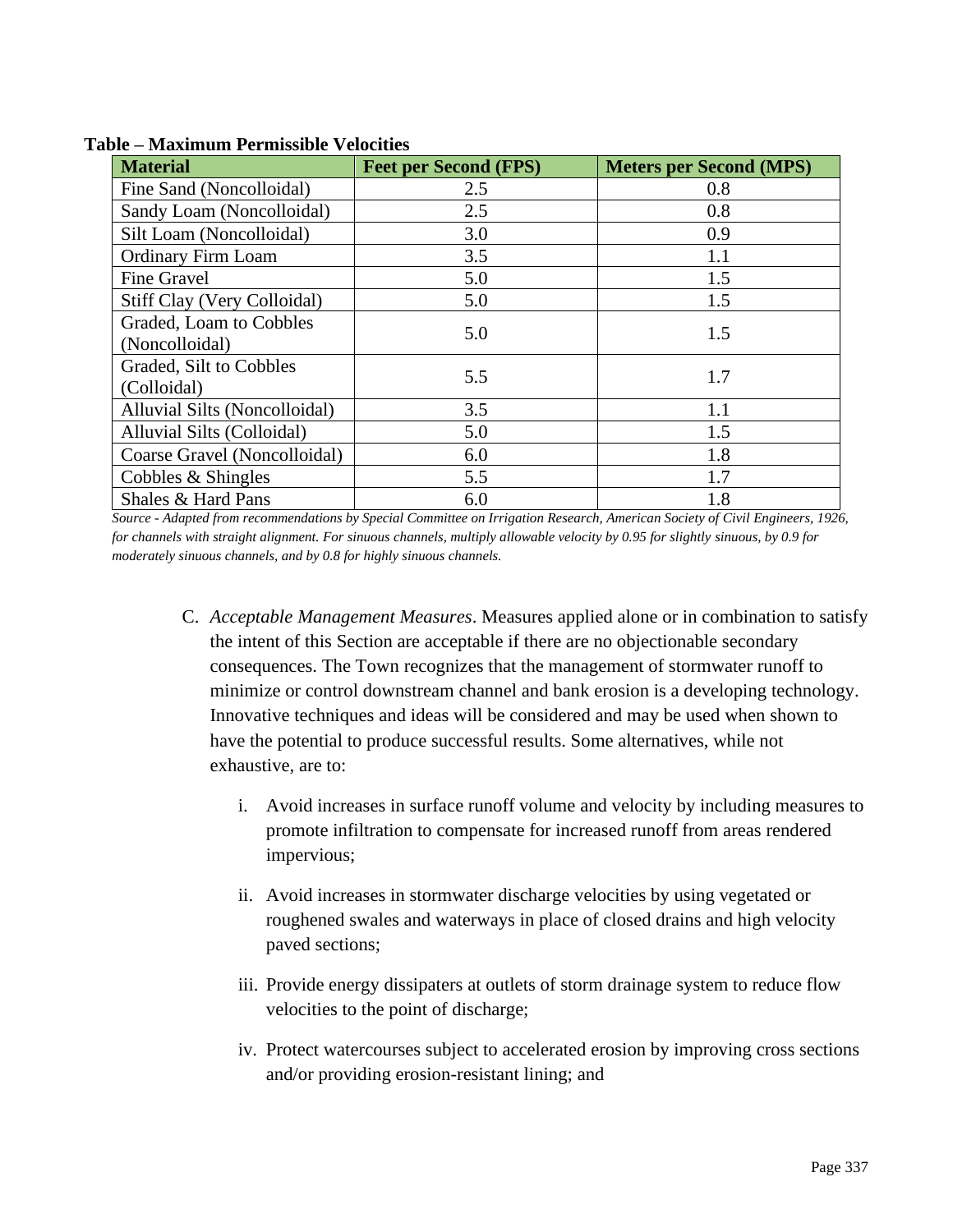- v. Upgrade or replace the receiving device structure, or watercourse such that it will receive and conduct the flow to a point where it is no longer subject to degradation from the increased rate of flow or increased velocity.
- D. *Exceptions*. This rule shall not apply where it can be demonstrated to the Town that stormwater discharge velocities will not create an erosion problem in the receiving watercourse.

# (5) *Existing Uncovered Areas*

- A. All uncovered areas existing on the effective date of this Ordinance which resulted from land disturbing activity, exceed one (1) acre, are subject to continued accelerated erosion, and are causing off-site damage from sedimentation, shall be provided with ground cover or other protective measures, structures, or devices sufficient to restrain accelerated erosion and control off-site sedimentation.
- B. The Town shall serve upon the landowner or other person in possession or control of the land a written notice to comply with the act, this Ordinance, a rule or order adopted, or issued pursuant to the Act by the Commission or by the Town. The notice to comply shall be sent by registered or certified mail, return receipt requested, or other means provided in North Carolina General Statute 1A-1, Rule 4. The notice will set forth the measures needed to comply and will state the time within which such measures must be completed. In determining the measures required and the time allowed for compliance, the authority serving notice shall take into consideration the economic feasibility, technology, and quantity of work required, and shall set reasonable and attainable time limits of compliance.
- C. The Town reserves the right to require preparation and approval of a plan in any instance where extensive control measures are required.
- D. This rule shall not require ground cover on cleared land forming the future basin of a planned reservoir.

## (6) *Plan Appeals*

- A. Except as provided in this Ordinance, the appeal of a disapproval or approval with modifications of a plan shall be governed by the provisions set forth in Article P Administrative Powers & Duties.
- B. In the event that a plan is disapproved pursuant to Section  $(c)(1)(H)$  of this Ordinance, the applicant may appeal the Town's disapproval of the plan directly to the Commission.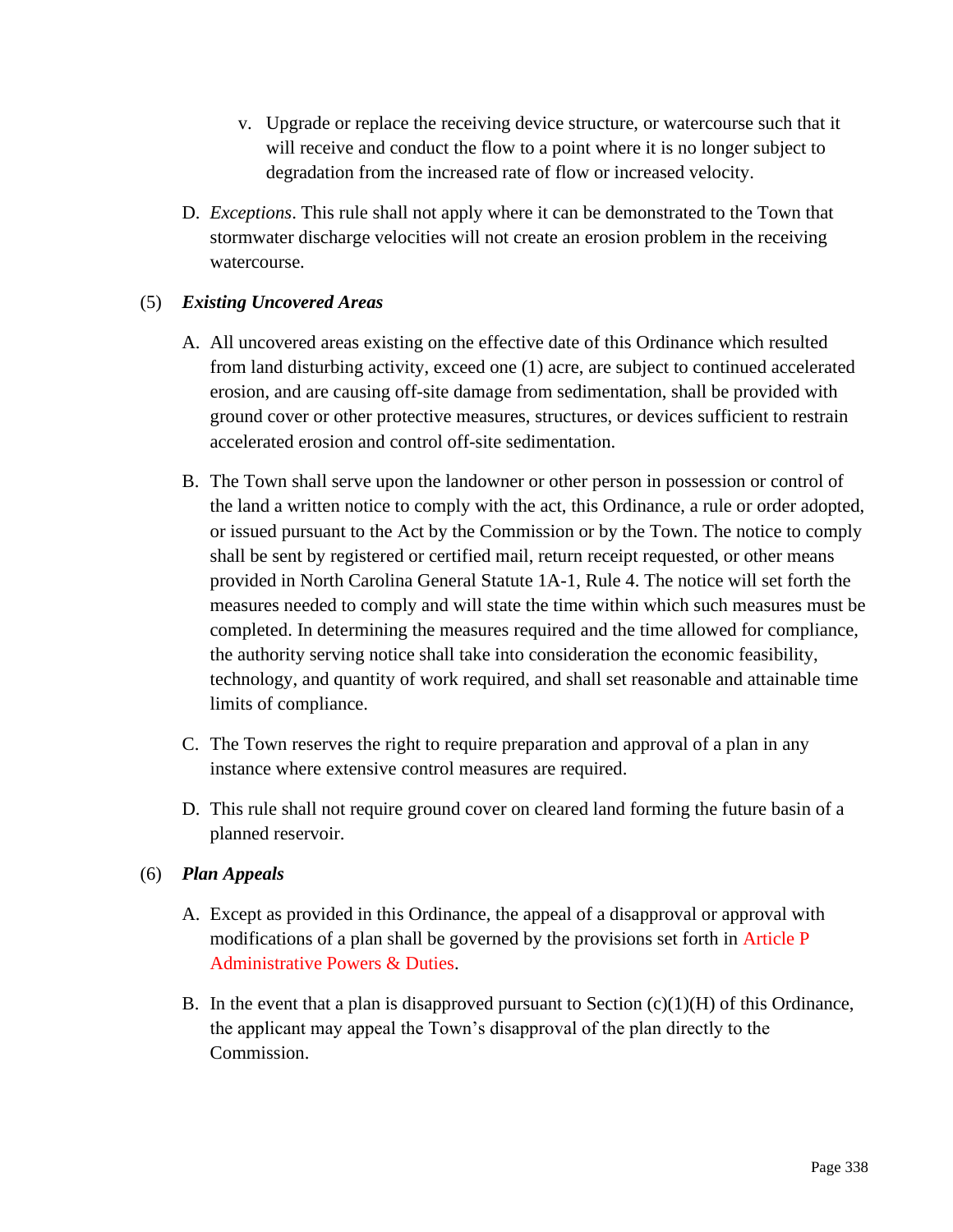- (7) *Display of Plan Approval.* A plan approval issued under this Article shall be prominently displayed until all construction is complete, all permanent sedimentation and erosion control measures are installed, and the site has been stabilized. A copy of the approved plan shall be kept on file at the job site.
- (8) *Required Revisions.* After approving a plan, if the Town, either upon review of such plan or on inspection of the job site, determines that a significant risk of accelerated erosion or off-site sedimentation exists, the Town shall require a revised plan. Pending the preparation of the revised plan, work shall cease or shall continue under conditions outlined by the appropriate authority. If following commencement of a land disturbing activity pursuant to an approved plan, the Town determines that the plan is inadequate to meet the requirements of this Ordinance, the Town may require any revision of the plan that is necessary to comply with this Ordinance.
- (9) *Amendment to a Plan.* Applications for amendment of a plan in written and/or graphic form may be made at any time under the same conditions as the original application. Until such time as said amendment is approved by the Town, the land disturbing activity shall not proceed except in accordance with the plan as originally approved.
- (10) *Validity of Plan, Lapse of Approval.* An approved erosion and sedimentation control plan is valid for one (1) calendar year from the date of approval. If a land disturbance permit has not been obtained within the one (1) year period, the erosion control and sedimentation plan approval becomes null and void.

## d. **Land Disturbance Permit Requirements**

- (1) Land Disturbance Permits may be obtained upon satisfaction of the following items:
	- A. Erosion & Sedimentation Control Plan Approval
	- B. *Preconstruction Meeting*. A preconstruction meeting is required following construction plan approval and prior to initiating land disturbing activity.
	- C. *Fees.* Payment of fees established by the Town Board for the administration of these erosion control regulations must be made prior to scheduling of a preconstruction meeting.
- (2) *Compliance Inspection.* An approved compliance inspection must be issued confirming that initial erosion and sedimentation controls have been installed in accordance with the approved plan.
	- A. Grading, other than for installation of erosion and sedimentation control measures, is prohibited prior to completion of an approved compliance inspection.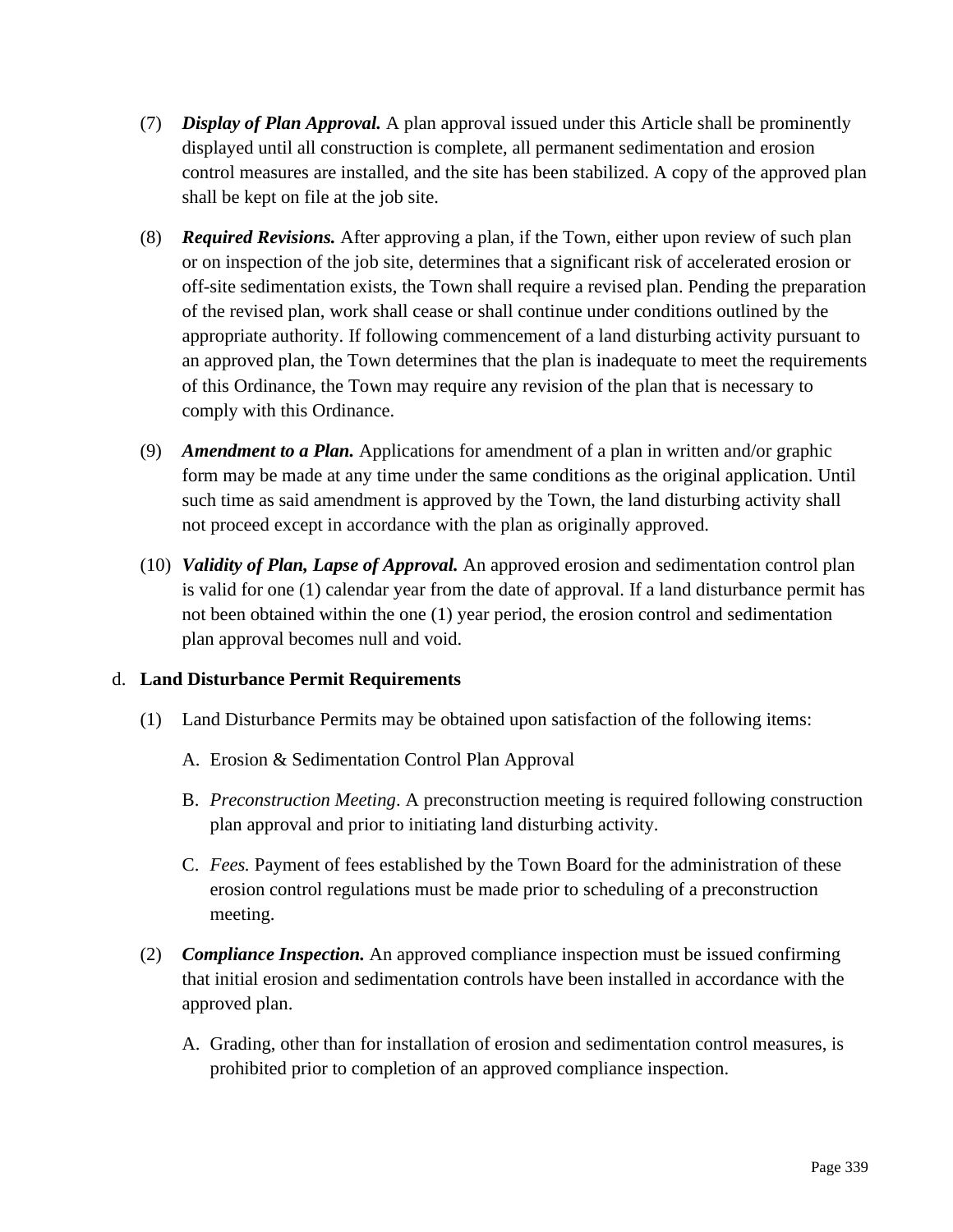(3) *Notice of Activity Initiation.* No person may initiate a land disturbing activity before notifying the agency that issued the plan approval of the date that land disturbing activity will begin.

# (4) *Permit Validity*

- A. The land disturbance permit is valid for two (2) calendar years. If no construction activity has begun within the two (2) year period, the land disturbance permit becomes null and void. If construction activity has begun, but an approved compliance inspection has not been renewed within the two (2) years, the land disturbance permit must be renewed.
- B. The land disturbance permit may be renewed for a maximum of two (2) years as either a single two (2)-year extension or in two (2) one (1)-year extensions by submitting a request for a permit extension 30 days prior to the expiration date and payment of all applicable land disturbance fees.
	- i. Permit renewal fees for the one (1)-year extension will be prorated at 50% of the two (2)-year renewal fee. Extension of the original permit approval beyond the maximum two (2)-year renewal period is not allowed. Any change of ownership must be reflected in a revised financial responsibility form.
- C. Projects shall be phased using multiple permits. The phasing of a project under a single permit is not permissible. Each project phase requires a separate and independent plan submittal, review fees, permit approval and payment of applicable land disturbance fees.
- D. Failure to renew the land disturbance permit, in accordance with this Section, is the same as failure to submit an erosion and sedimentation control plan in accordance with this Article and may be subject to a civil penalty per the Adopted Fee Schedule for that fiscal year. Any person who is subject to civil penalty under this subsection may be subject to additional civil penalties for violation of any other provisions of this Article, or rules or orders adopted or issued pursuant to the erosion and sedimentation control regulations of this Article.
	- i. All site improvements, as shown on the approved plan, must be completed by the end of the one-year renewal period and before an approved permit completion is issued, if the land disturbance permit is not renewed for an additional 1-year period as allowed by this Section. Any person who fails to meet the conditions of the renewal will be subject to a civil penalty as set forth in the Adopted Fee Schedule for that fiscal year.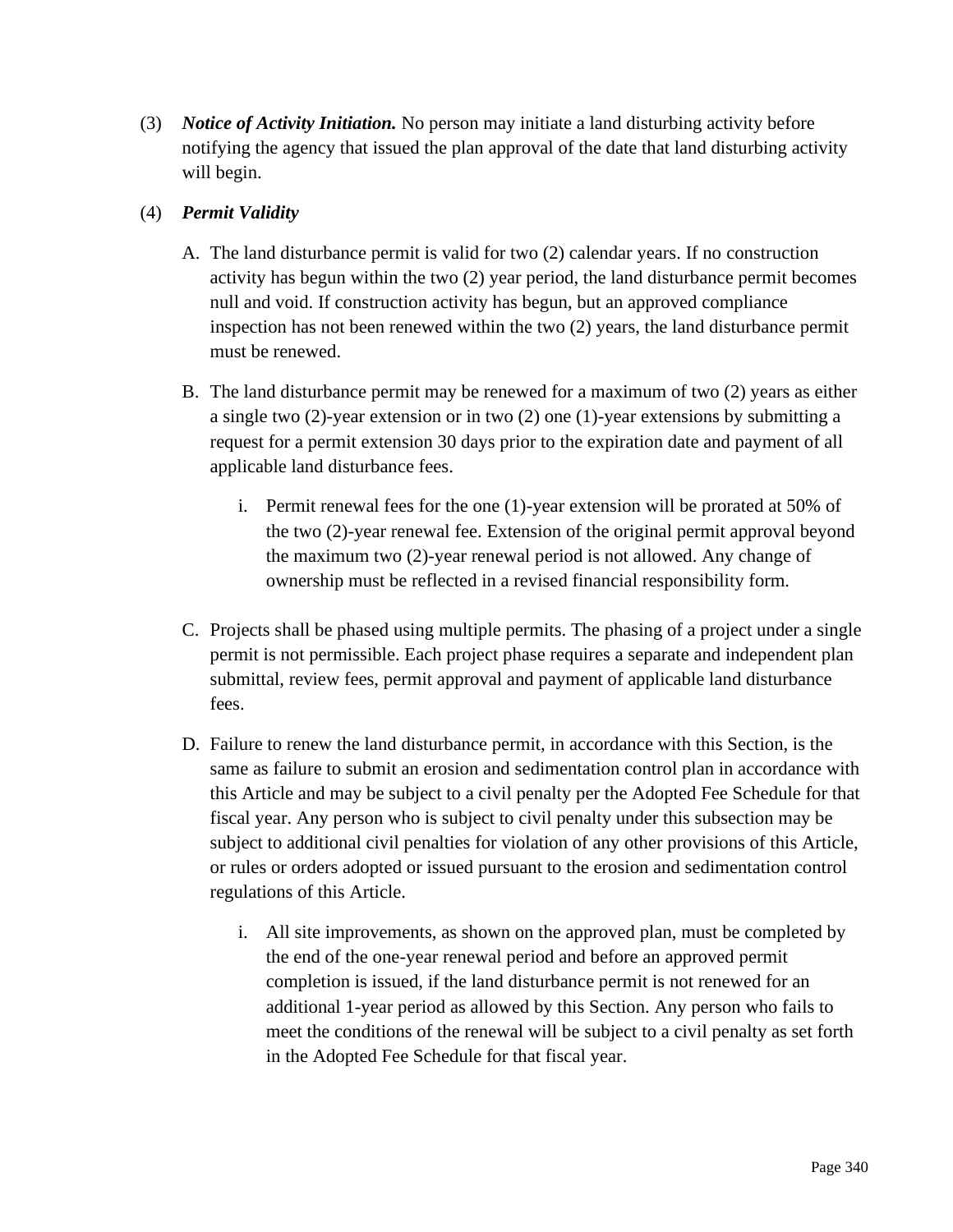ii. If the property associated with the approved plan is sold in whole or in part before all conditions of the approved plan are met, the land disturbance permit holder must provide notice to the new owner of conditions of the land disturbance permit and provide The Town with revised financial responsibility forms.

### e. **Inspection Requirements**

- (1) *Self-Inspections***.** The landowner, the financially responsible party, or the landowner's or the financially responsible party's agent shall perform an inspection of the area covered by the plan after each phase of the plan has been completed and after establishment of temporary ground cover in accordance with North Carolina General Statute 113A-57(2). The person who performs the inspection shall maintain and make available a record of the inspection at the site of the land disturbing activity. The record shall set out any significant deviation from the approved erosion control plan, identify any measures that may be required to correct the deviation, and document the completion of those measures. The record shall be maintained until permanent ground cover has been established as required by the approved erosion and sedimentation control plan. The inspections required by this Subsection shall be in addition to inspections required by North Carolina General Statute 113A-61.1.
	- A. Where inspections are required by this Ordinance and North Carolina General Statute 113A-54.1(e), the following apply:
		- i. The person who performs the inspection shall make a record of the site inspection by documenting the following items:
			- 1. All of the erosion and sedimentation control measures, practices and devices shown on the approved erosion and sedimentation plan. Such documentation shall be accomplished by initialing and dating each measure, practice, or device shown on a copy of the plan or by completing, dating, and signing an itemized inspection report. This documentation is required only upon the initial installation or a modification after initial installation.
			- 2. The completion of any phase of grading for all graded slopes and fills shown on the approved erosion and sedimentation control plan, specifically noting the location and condition. Such documentation shall be accomplished by initialing and dating a copy of the approved erosion and sedimentation control plan or by completing, dating, and signing an inspection report.
			- 3. The location of temporary or permanent ground cover and that the installation of the ground cover does not significantly deviate from the approved erosion and sedimentation control plan. Such documentation shall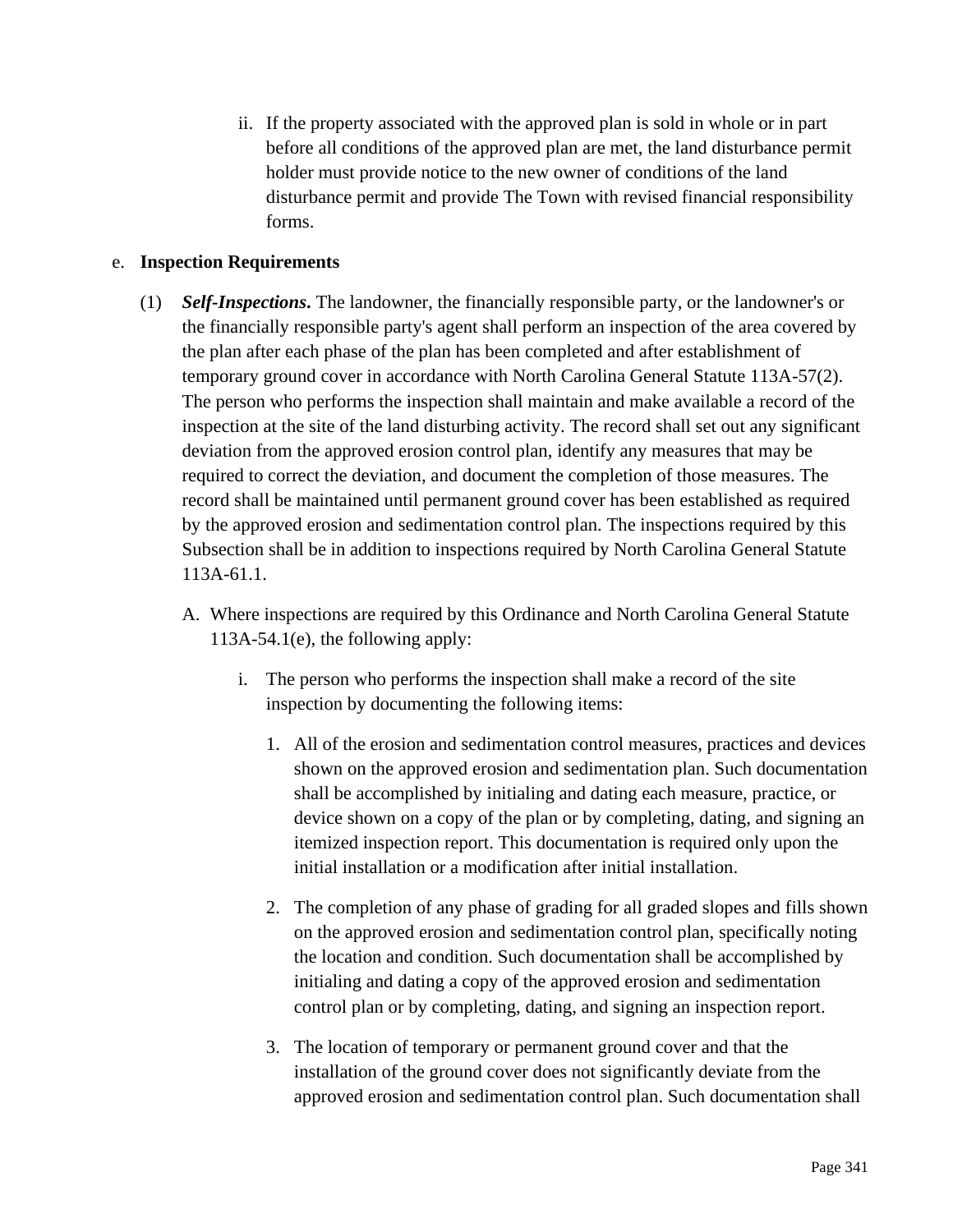be accomplished by initialing and dating a copy of the approved erosion and sedimentation control plan or by completing, dating, and signing an inspection report.

- 4. The maintenance and repair requirements for all temporary and permanent erosion and sedimentation control measures, practices, and devices have been performed. Such documentation shall be accomplished by completing, dating, and signing an inspection report (the general stormwater permit monitoring form may be used to verify the maintenance and repair requirements).
- 5. Any significant deviations from the approved erosion and sedimentation control plan, actions required to correct the deviation, and completion of the corrective actions. Such documentation shall be accomplished by initialing and dating a copy of the approved erosion and sedimentation control plan or by completing, dating, and signing an inspection report. A significant deviation means an omission, alteration, or relocation of an erosion or sedimentation control measure that prevents the measure from performing as intended.
- ii. The documentation, whether on a copy of the approved erosion and sedimentation control plan or an inspection report, shall include the name, address, affiliation, telephone number, and signature of the person conducting the inspection and the date of the inspection. Any relevant licenses and certifications may also be included. Any documentation of inspections that occur on a copy of the approved erosion and sedimentation control plan shall occur on a single copy of the plan and that plan shall be made available on the site. Any inspection reports shall also be made available on the site.
- iii. The inspection shall be performed during or after each of the following phases of a plan:
	- 1. Installation of perimeter erosion and sedimentation control measures.
	- 2. Clearing and grubbing of existing ground cover.
	- 3. Completion of any phase of grading of slopes or fills that requires provision of temporary or permanent ground cover pursuant to North Carolina General Statute 113A-57(2).
	- 4. Completion of storm drainage system.
	- 5. Completion of construction or development.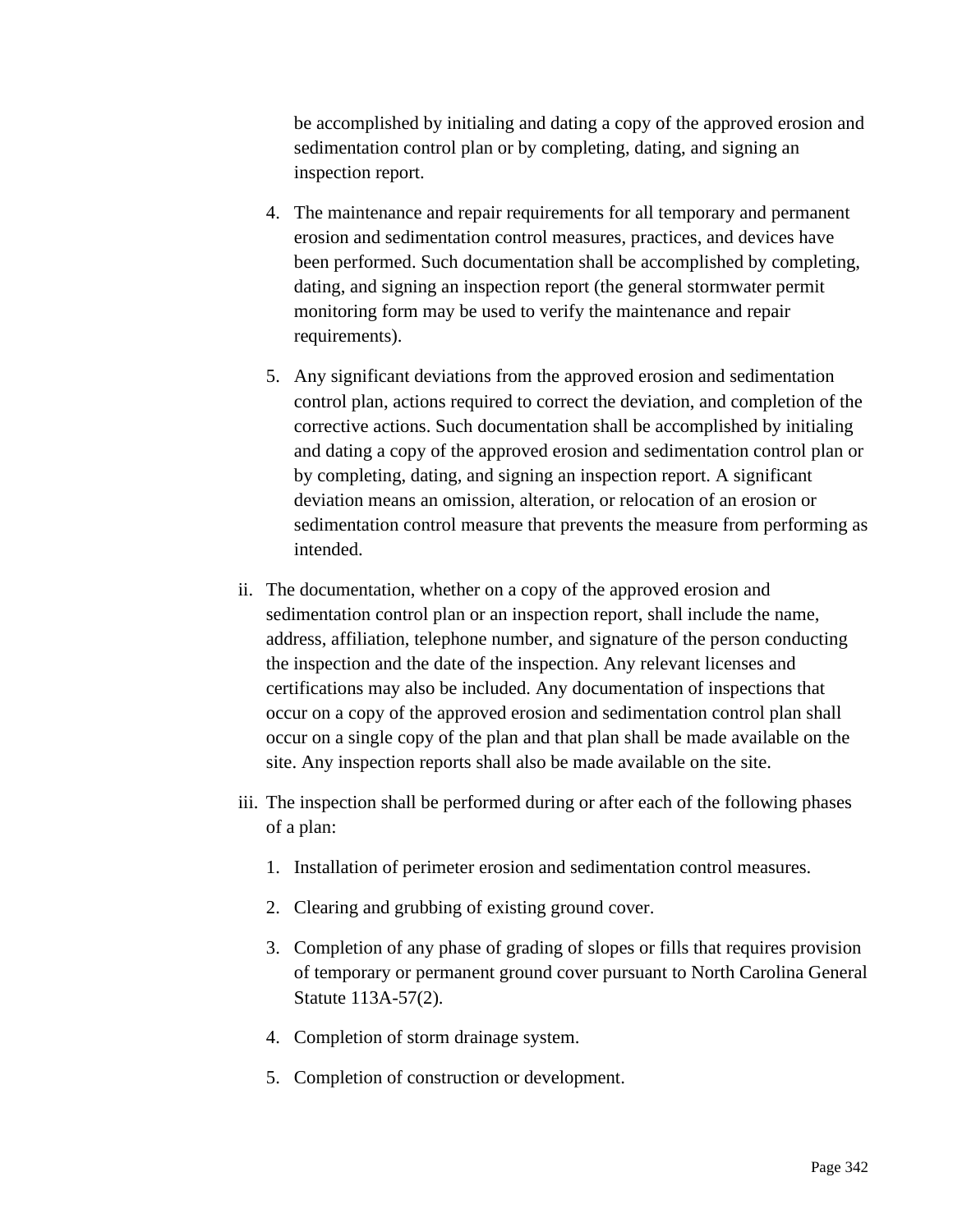- 6. Quarterly; until the establishment of permanent ground cover sufficient to restrain erosion or until the financially responsible party has conveyed ownership or control of the tract of land for which the erosion and sedimentation control plan has been approved and the agency that approved the plan has been notified. If the financially responsible party has conveyed ownership or control of the tract of land for which the erosion and sedimentation control plan has been approved, the new owner or person in control shall conduct and document inspections quarterly until the establishment of permanent ground cover sufficient to restrain erosion.
- (2) *Maintenance Responsibility.* During the development of a site, the person conducting the land disturbing activity shall install and maintain all temporary and permanent erosion and sedimentation control measures as required by the approved plan or any provision of this Ordinance, the act, or any order adopted pursuant to this Ordinance or the act. After site development, the landowner or person in possession or control of the land shall install and/or maintain all necessary permanent erosion & sedimentation control measures, except those measures installed within a road or street right-of-way or easement accepted for maintenance by a governmental agency.
- (3) *Additional Measures.* Whenever the Town determines that significant erosion and sedimentation is occurring as a result of land disturbing activity, despite application and maintenance of protective practices, the person conducting the land disturbing activity will be required to and shall take additional protective action.

## f. **Enforcement**

## (1) *Inspections & Investigations*

- A. *Inspection*. Agents, officials, or other qualified persons authorized by the Town, will periodically inspect land disturbing activities to ensure compliance with the act, this Ordinance, or rules or orders adopted or issued pursuant to this Ordinance, and to determine whether the measures required in the plan are effective in controlling erosion and sedimentation resulting from land disturbing activity. Notice of the right to inspect shall be included in the certificate of approval of each plan.
- B. *Willful Resistance, Delay, or Obstruction*. No person shall willfully resist, delay, or obstruct an authorized representative, employee, or agent of the Town while that person is inspecting or attempting to inspect a land disturbing activity under this Section.
- C. *Notice of Violation*. If the Town determines that a person engaged in land disturbing activity has failed to comply with the act, this Ordinance, or rules, or orders adopted or issued pursuant to this Ordinance, a notice of violation shall be served upon that person. The notice may be served by any means authorized under North Carolina General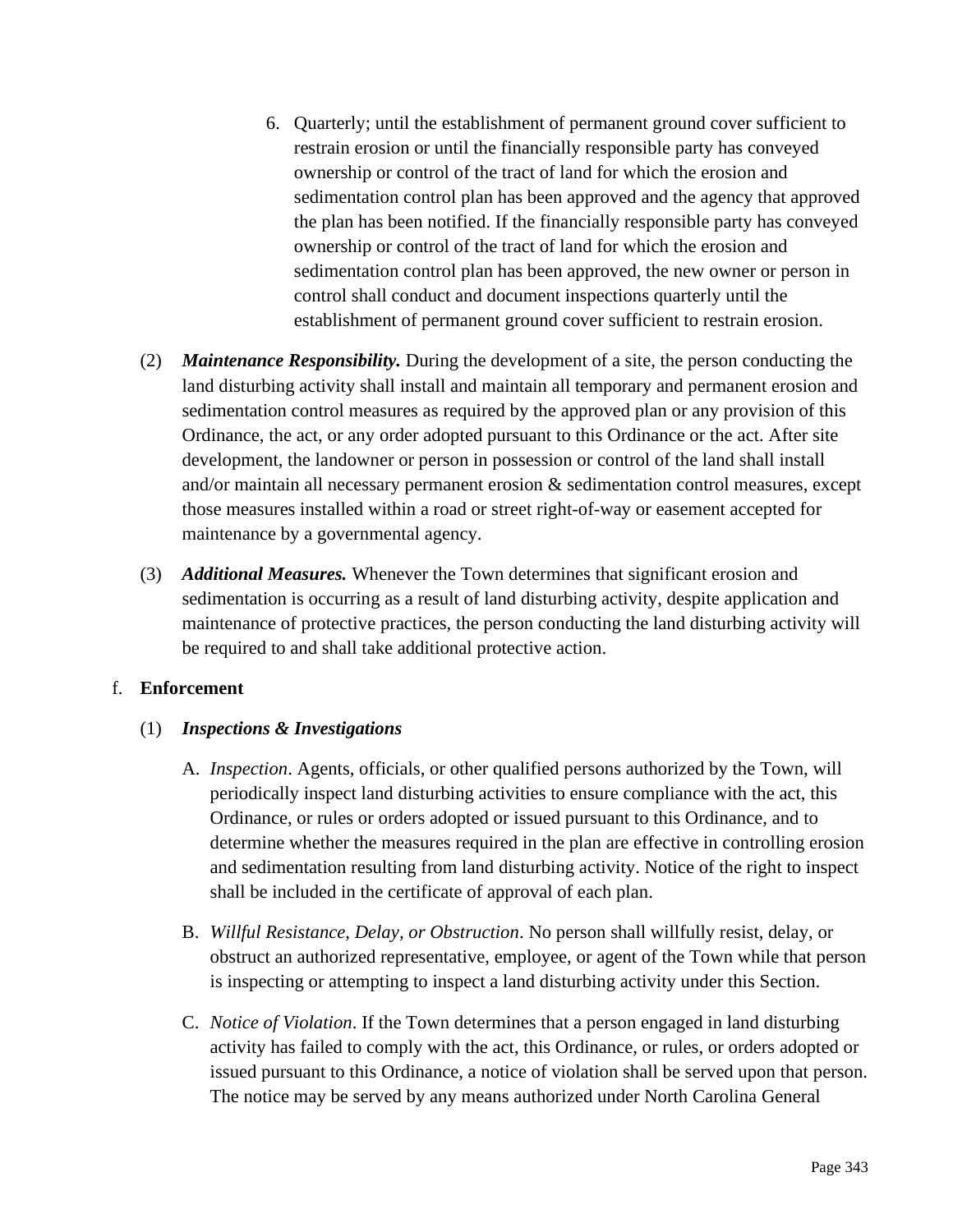Statute 1A-1, Rule 4. The notice shall specify a date by which the person must comply with the act, or this Ordinance, or rules, or orders adopted pursuant to this Ordinance, and inform the person of the actions that need to be taken to comply with the act, this Ordinance, or rules or orders adopted pursuant to this Ordinance. Any person who fails to comply within the time specified is subject to additional civil and criminal penalties for a continuing violation as provided in North Carolina General Statute 113A-64 and this Ordinance.

- D. *Initial Notice.* If the person engaged in the land-disturbing activity has not received a previous notice of violation under this Section, the Town shall deliver the notice of violation in person and shall offer assistance in developing corrective measures. If the Town is unable to deliver the notice of violation in person within 15 days following discovery of the violation, the notice of violation may be served in the manner prescribed for service of process by North Carolina General Statute 1A-1, Rule 4, and shall include information on how to obtain assistance in developing corrective measures.
- E. *Investigation.* The Town shall have the power to conduct such investigation as it may reasonably deem necessary to carry out its duties as prescribed in this Ordinance, and for this purpose to enter at reasonable times upon any property, public or private, for the purpose of investigating and inspecting the sites of any land disturbing activity.
- F. *Statements & Reports*. The Town shall also have the power to require written statements, or filing of reports under oath, with respect to pertinent questions relating to land disturbing activity.

#### (2) *Penalties*

- A. *Civil Penalties*
	- i. *Civil Penalty for a Violation*. Any person who violates any of the provisions of this Ordinance, or rule or order adopted or issued pursuant to this Ordinance, or who initiates or continues a land disturbing activity for which a plan is required except in accordance with the terms, conditions, and provisions of an approved Plan, is subject to a civil penalty. The maximum civil penalty amount that the Town may assess per violation will be determined by the Adopted Fee Schedule for that fiscal year. A civil penalty may be assessed from the date of the violation. Each day of a continuing violation shall constitute a separate violation. A civil penalty may be assessed from the date of the violation. Each day of a continuing violation shall constitute a separate violation. When the person has not been assessed any civil penalty under this subsection for any previous violation and that person abated continuing environmental damage resulting from the violation within 180 days from the date of the notice of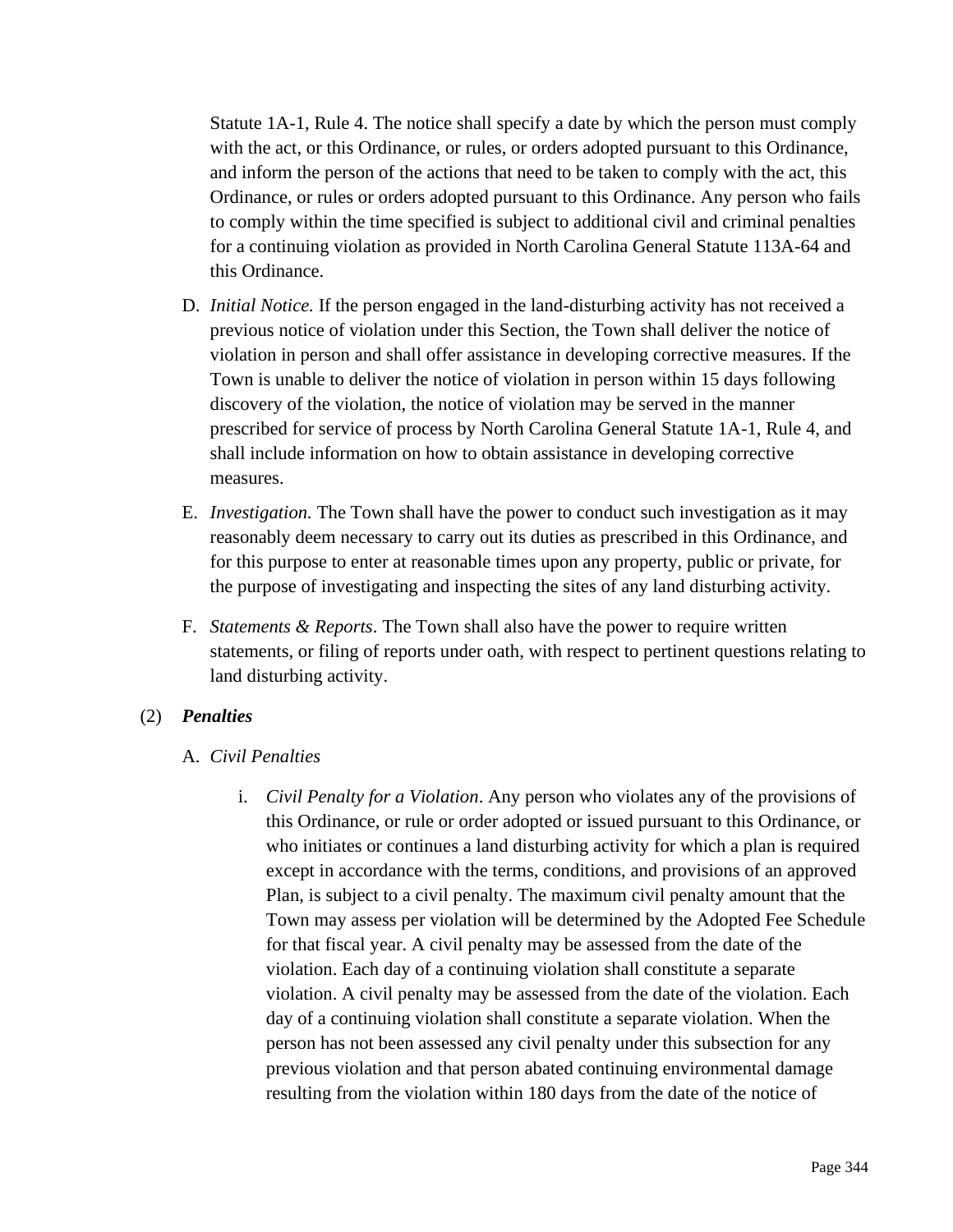violation, the maximum cumulative total civil penalty assessed under this subsection for all violations associated with the land-disturbing activity for which the erosion and sedimentation control plan is required is twenty-five thousand dollars (\$25,000).

- ii. *Civil Penalty Assessment Factors*. The Town shall determine the amount of the civil penalty based upon the following factors:
	- 1. The degree and extent of harm caused by the violation.
	- 2. The cost of rectifying the damage.
	- 3. The amount of money the violator saved by noncompliance.
	- 4. Whether the violation was committed willfully.
	- 5. The prior record of the violator in complying of failing to comply with this Ordinance.
- iii. *Notice of Civil Penalty Assessment*. The Town shall provide notice of the civil penalty amount, the reason for assessing the penalty, the option available to that person to request a remission of the civil penalty under North Carolina General Statute 113A-64.2, the date of the deadline for that person to make the remission request regarding this particular penalty, and, when that person has not been assessed any civil penalty under this Section for any previous violation, the date of the deadline for that person to abate continuing environmental damage resulting from the violation in order to be subject to the maximum cumulative total civil penalty under this subsection. The notice of assessment shall be served by any means authorized under North Carolina General Statute 1A-1, Rule 4. A notice of assessment by the Town shall direct the violator to either pay the assessment or contest the assessment within 30 days by filing a petition for hearing with the Town as directed by Article P Administrative Powers & Duties.

#### iv. *Appeals*

- 1. *Final Decision*. The final decision shall be made by the governing body of the Town of Fuquay-Varina in accordance with Article P Administrative Powers & Duties.
- 2. The following factors shall be considered in determining whether a civil penalty remission request will be approved.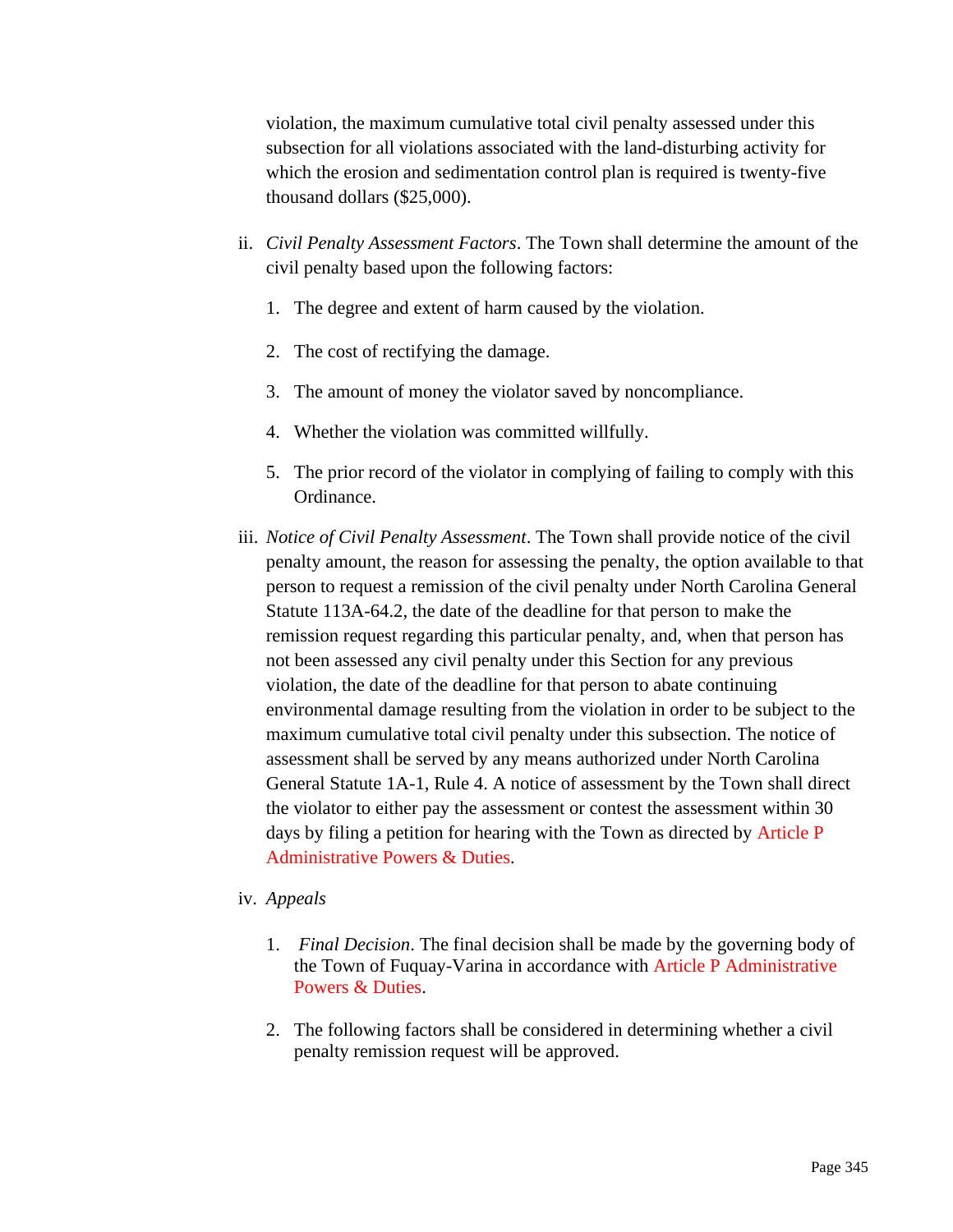- a. Whether one (1) or more of the civil penalty assessment factors in North Carolina General Statute 113A-64(a)(3) were wrongly applied to the detriment of the petitioner.
- b. Whether the petitioner promptly abated continuing environmental damage resulting from the violation.
- c. Whether the violation was inadvertent or a result of an accident.
- d. Whether the petitioner had been assessed civil penalties for any previous violations.
- e. Whether payment of the civil penalty will prevent payment for necessary remedial actions or would otherwise create a significant financial hardship.
- f. The assessed property tax valuation of the petitioner's property upon which the violation occurred, excluding the value of any structures located on the property.
- 3. The petitioner has the burden of providing information concerning the financial impact of a civil penalty on the petitioner and the burden of showing the petitioner's financial hardship.
- 4. The Town may remit the entire amount of the penalty only when the petitioner has not been assessed civil penalties for previous violations and payment of the civil penalty will prevent payment for necessary remedial actions.
- 5. *Appeal of Final Decision.* A party dissatisfied with the Final Decision shall appeal such decision to the North Carolina Sedimentation Control Commission (NCSCC) pursuant to Title 15, Chapter 4B, Section .0018(d) of the North Carolina Administrative Code and as provided by North Carolina General Statute 113A-61(c).
- v. *Collection*. If payment is not received within 30 days after it is due and a request for remission has not been filed per North Carolina General Statute 113A-64.2, the Town may institute a civil action to recover the amount of the assessment. The civil action may be brought in to the Superior Court of Wake County, or the violator's residence or principal place of business is located. Such civil actions must be filed within three (3) years of the date the assessment was due. An assessment that is not contested is due when the violator is served with a notice of assessment. An assessment that is contested is due at the conclusion of the administrative and judicial review of the assessment.